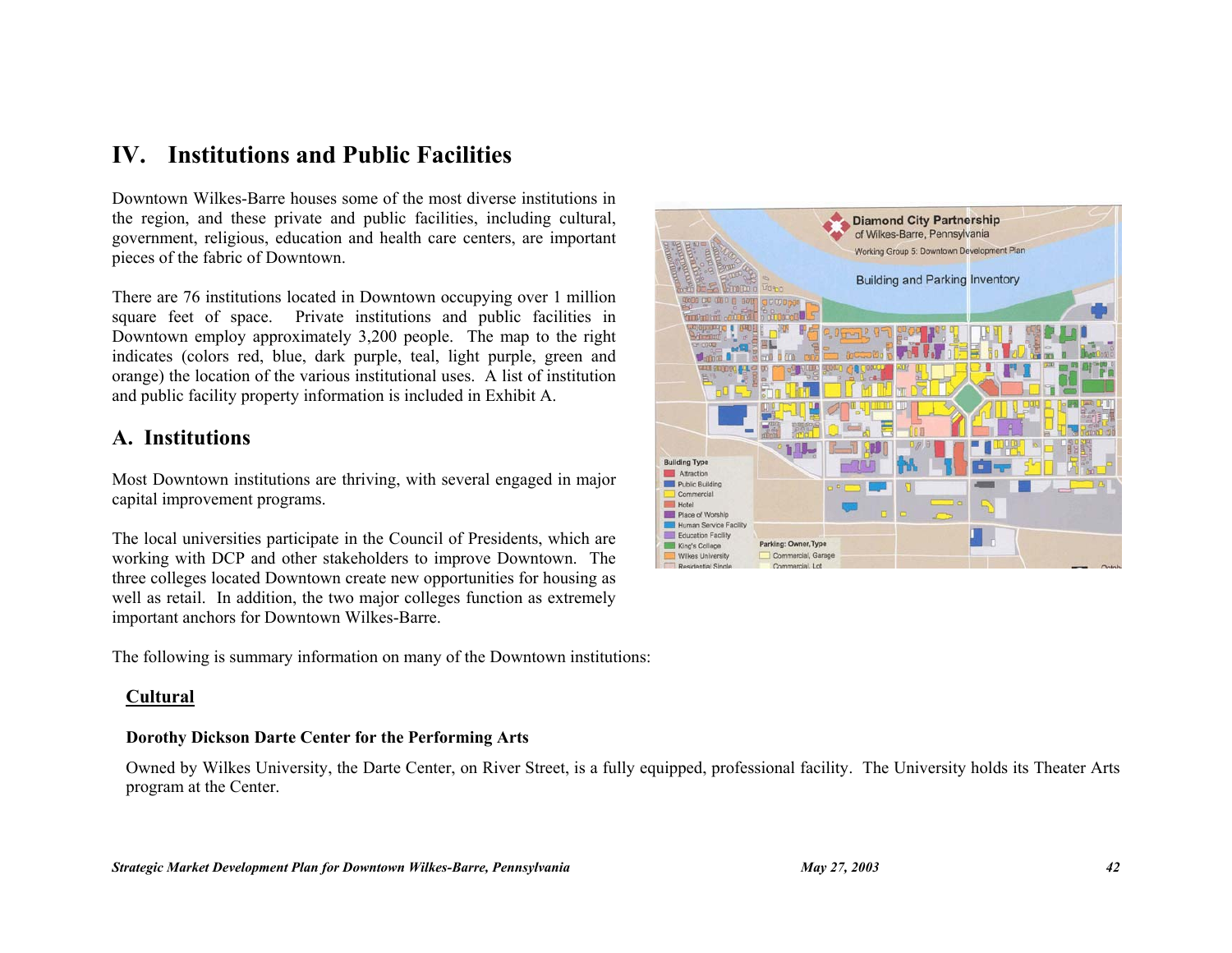#### **Greater Wilkes-Barre Chamber of Business & Industry**

Located at Two Public Square, the Chamber's origins go back to the 1884 establishment of the Board of Trade. The Chamber sponsors a variety of programs and events in pursuit of its mission of representing the Voice of Business within the community. The Chamber is the major force behind several of the Downtown initiatives including the Diamond City Partnership and the Susquehanna River Landing Project.

### **Irem Temple**

This historic landmark building is located adjacent to the Susquehanna River at 59 North Franklin Street. It was built in 1907 by Wilkes-Barre's Shriners, and is a nationally renowned example of the Moorish Revival style of architecture. It is currently rented out for community meetings and events as well as used for Irem Temple functions. Approximately two acres of land fronting River Street are included as part of the property.

The Irem is in need of significant capital improvements and maintenance. The Temple is targeted to be a significant part of the planned Susquehanna River Landing Project.

### **Kirby Center for the Performing Arts (F.W. Kirby Center)**

Located at 71 Public Square, the Kirby Center was originally opened in 1938 as an Art Deco–style movie house, and operated as a singlescreen theater until 1977. Thereafter, the building went through various incarnations including a vegetable market, and a diner, before local residents formed a group to save the building, which was placed on the National Register of Historic Places in 1978.

In 1985, Albert Boscov helped raise the money necessary to acquire and revive the building, which opened as the Kirby Center in 1986, named for a cofounder of the Woolworth chain. It was restored in 1997-98 at a cost of approximately \$4.3 million.



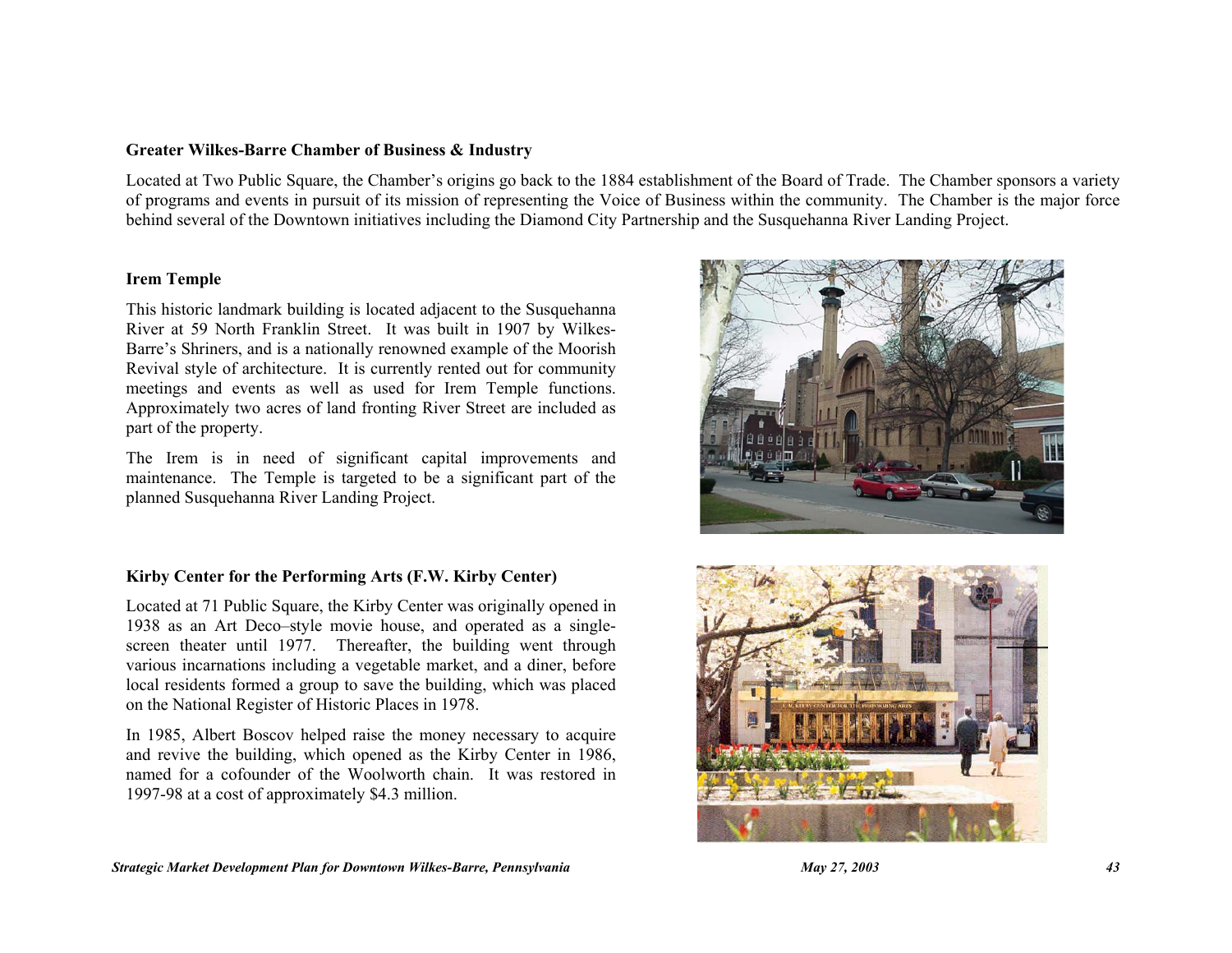### **Luzerne County Historical Society**

The Society, occupying a museum and library located at 49 South Franklin Street, was renamed from the Wyoming Historical and Geological Society in 2000. It was founded on February 11, 1858, by a group of citizens celebrating the 50<sup>th</sup> anniversary of the first successful burning in an open grate of anthracite coal. In pursuit of the Society's mission of promoting and preserving Luzerne County history, the Society records and interprets regional history, traditions, events, people, culture and life.

### **Osterhout Free Library**

One of the first public libraries in Northeastern Pennsylvania, the Library was established as the result of an 1882 bequest by merchant and real estate magnate Isaac Smith Osterhout. It is housed in the 1849 Gothic-style First Presbyterian Church, 71 South Franklin Street, which was purchased in 1887. The Library has been renovated and automated, and has Internet service available.

### **Sordoni Art Gallery**

The Gallery is owned by Wilkes University and located on the ground floor of the University's Stark Learning Center at 150 South River Street. It was founded in 1973, and houses permanent collections of 19th- and 20th- century American painting. The Gallery also presents local, regional, national and international artist exhibitions of traditional and contemporary art. Lectures and other programs are offered, and the Gallery is open to the public free of charge.

### **Westmoreland Club**

Located at 59 South Franklin Street, the private Club (shown in the picture to the right) serves breakfast, lunch and dinner to its 1,400 members. It has approximately 18,000 square feet of meeting space, and is used frequently for community programs and events.

Significant improvements to the facility have been completed over the past three years.



*Strategic Market Development Plan for Downtown Wilkes-Barre, Pennsylvania* May 27, 2003 *May 27, 2003* 44 *44 44*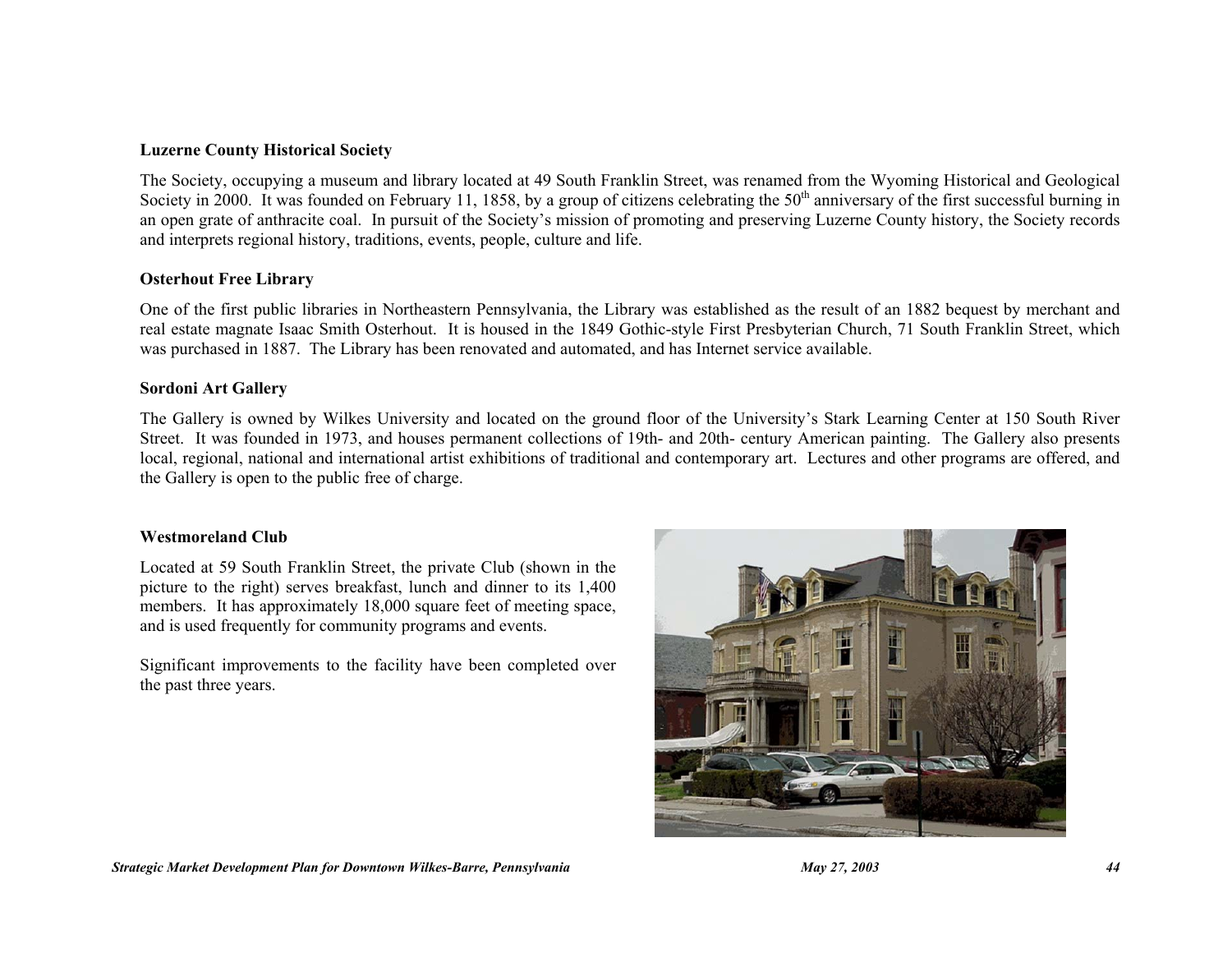### **Education**

### **James M. Coughlin Junior-Senior High School**

Part of the Wilkes-Barre Area School District, the High School has an enrollment of approximately 1,113 in grades 9 through 12. It is located at 80 North Washington Street. Focus group discussions suggested that the School District may consider consolidating its three high schools in the future resulting in the closure of this facility.

### **Bishop Hoban High School**

Bishop Hoban, located at 159 South Pennsylvania Boulevard and owned by the Catholic Diocese, opened in 1971. It is a coeducational diocesan secondary school serving the Greater Wyoming Valley. It has a strong academic tradition and a wide range of extracurricular programs, as well as student service projects including Geisinger Children's Hospital, Habitat for Humanity, Mercy Services, Catholic Social Services, McAuley House, Riverside Manor, Mercy Hospital, Wilkes-Barre General Hospital, Deutsch Institute, Manor Care Health Service, St. Vincent DePaul Soup Kitchen and Project Remain.

### **King's College**

King's College, 133 North River Street, is a 33-acre urban campus with an enrollment of approximately 2,300. It is part of the Holy Cross network, and was founded over 50 years ago by University of Notre Dame Fathers and Brothers. The School of Business has been ranked by *Barron's* as one of the best on the East Coast.

King's College has recently increased its capital improvement program. Rehabilitation of the Margarida Apartments into Alumni Hall, a student housing facility is underway for \$4.5 million. They also recently completed reconstruction of Sheehy-Farmer at a cost of \$9.6 million, and began plans for the \$800,000 plaza to be constructed as a result of the closure of a portion of North Franklin Avenue.

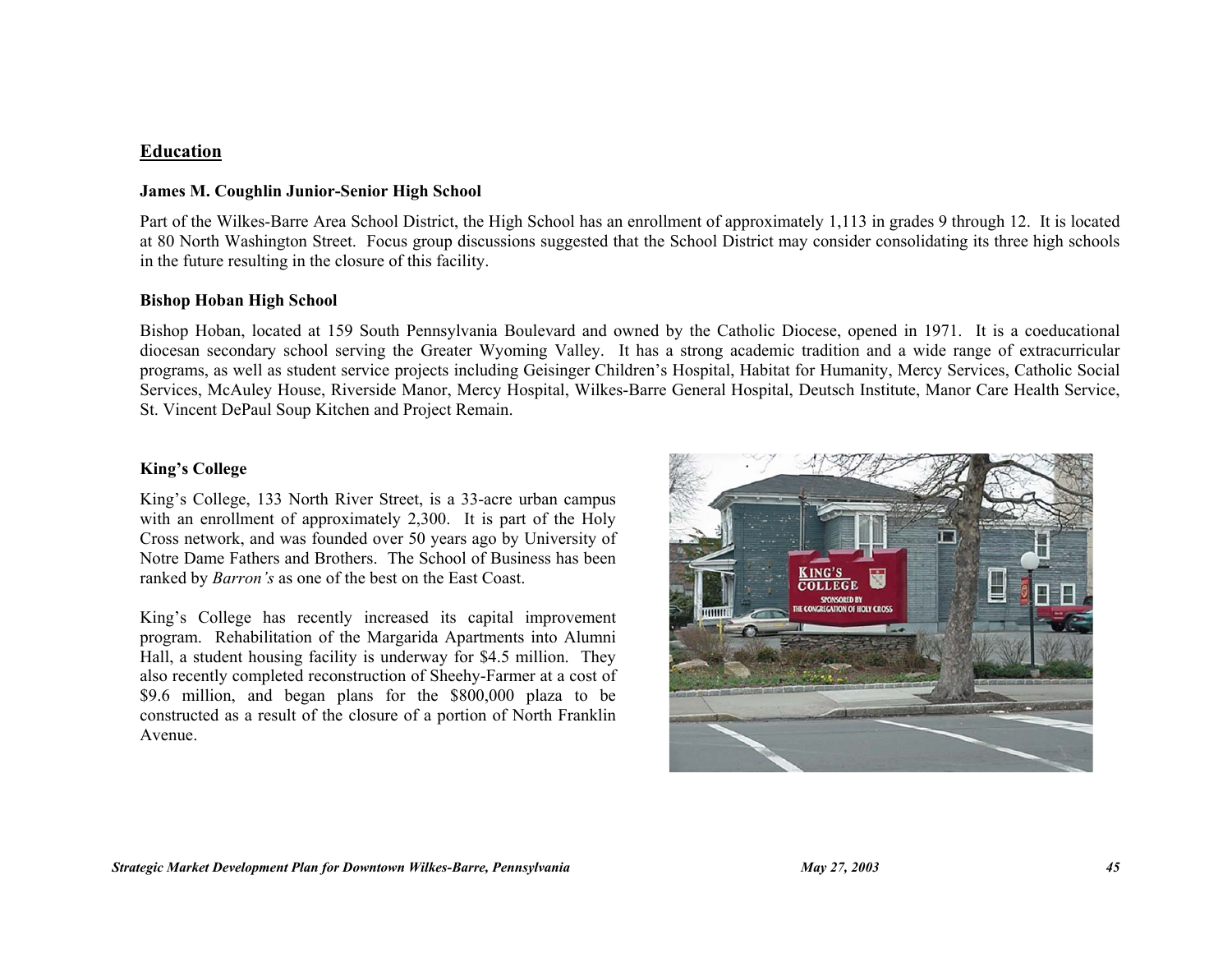### **Wilkes University**

Founded in 1933, Wilkes is an independent university with liberal arts, sciences and professional programs, including the Nesbitt School of Pharmacy. A total enrollment of approximately 2,700 students includes 1,500 full-time students from 20 states and 15 foreign countries. The 27-acre campus located at 170 South Franklin Street includes 7 academic buildings, 17 residence halls, 4 administrative buildings, the Eugene S. Farley Library, Henry Student Center, Annette Evans Alumni and Faculty House, Sordoni Art Gallery, Burns Alumni Bell Tower and Carillon, Dorothy Dickson Darte Center for the Performing Arts, Arnaud C. Marts Sports and Conference Center, Ralston Field Athletic Sports Complex, Munson Fieldhouse, and Kirby Center for Free Enterprise and Entrepreneurship.



### **Human Services**

### **Catholic Youth Center**

The Center, owned by Catholic Youth Center of Wyoming Valley, an incorporated nonprofit organization, is located at 36 South Washington Street. The Center provides a variety of youth programs, including an afterschool program. The Child Care Center program operates 24 hours a day from Sunday evening through Saturday morning, in three shifts, and there is a day camp program. The Center was recently awarded a \$50,000 grant by Luzerne County to use toward capital expansion and renovations.

### **Children's Service Center of Wyoming Valley**

Owned by Children's Service Center, Inc., the Center's main address is 99 Bridge Street. The Center complex includes the Martha Bennet Building, Martha Bennet Children's Home, Milford E. Barnes Building, the Everett Building on River Street, and the Children's Home of Wilkes-Barre on South Franklin Street. Founded in 1862, the Center is a JCAHO-accredited behavioral health care organization providing a variety of services and programs to promote the mental health of children, adolescents and families, addressing emotional disturbance, severe and persistent mental illness, pervasive developmental disorders including autism, and developmental disabilities. The Center's Assessment,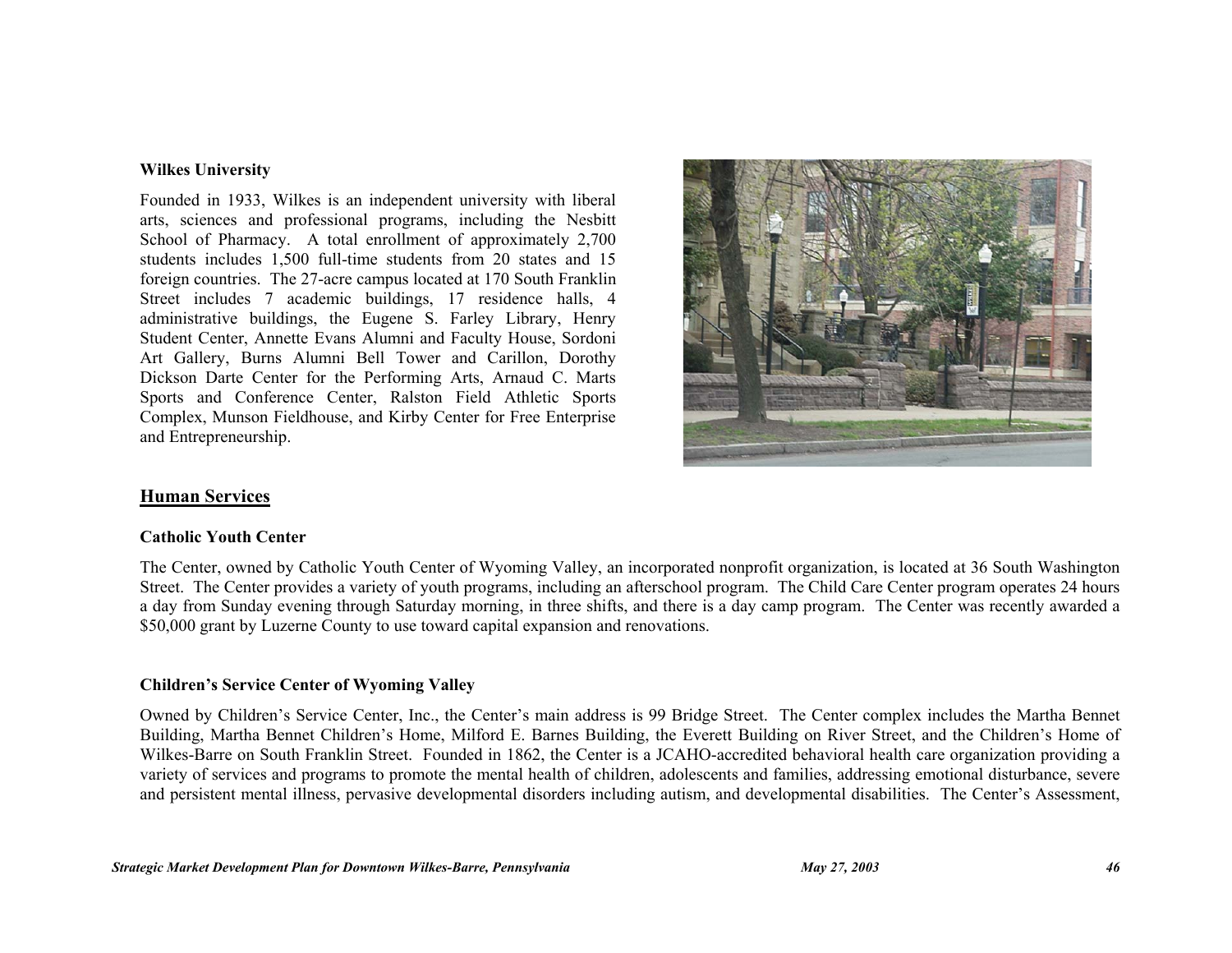Crisis and Referral Services are staffed 24 hours a day. The Center's total staff is almost 400, and its budget exceeds \$10 million. In 1998-99, 6,500 people were served by the Center. Most recently services were expanded to include adoptive services.

### **Jewish Community Center**

The JCC is located at 60 South River Street and owned by the Jewish Community Center of Wyoming Valley. Along with offering sports, fitness and cultural programs, the JCC runs a day camp in Idetown, and sponsors Cub Scout Pack 32. The JCC is a participant in the United Way of Wyoming Valley. Recently, additional programming was added, and physical improvements have been completed throughout the facility.

### **Kirby Memorial Health Center (Angeline Elizabeth)**

Comprised of the main building at 71 North Franklin Street, the Annex I building at 63 North Franklin Street, and the Annex II building at 57 North Franklin Street, the Center was started as a nonprofit health institution in 1931. It offers laboratory services including environmental, clinical, toxicological and food testing, as well as a low-cost dental clinic for children.

Other health-related nonprofits are also housed in the three buildings, including the Wyoming Valley Children's Association, American Heart Association of Northeast PA, Arthritis Foundation, American Lung Association of Wyoming Valley, The Advocacy Alliance, American Cancer Society, The Interfaith Resource Center for Peace & Justice, Vital Records, Candy's Place, Planned Parenthood of Northeast PA, American Diabetes Association, Alzheimer's Association – Greater PA Chapter Northeast Regional Office, Family Service Association of Wyoming Valley, the Greater Wilkes-Barre Association for the Blind, and the Childhood Lead Poisoning Prevention Program – Pinnacle Health.

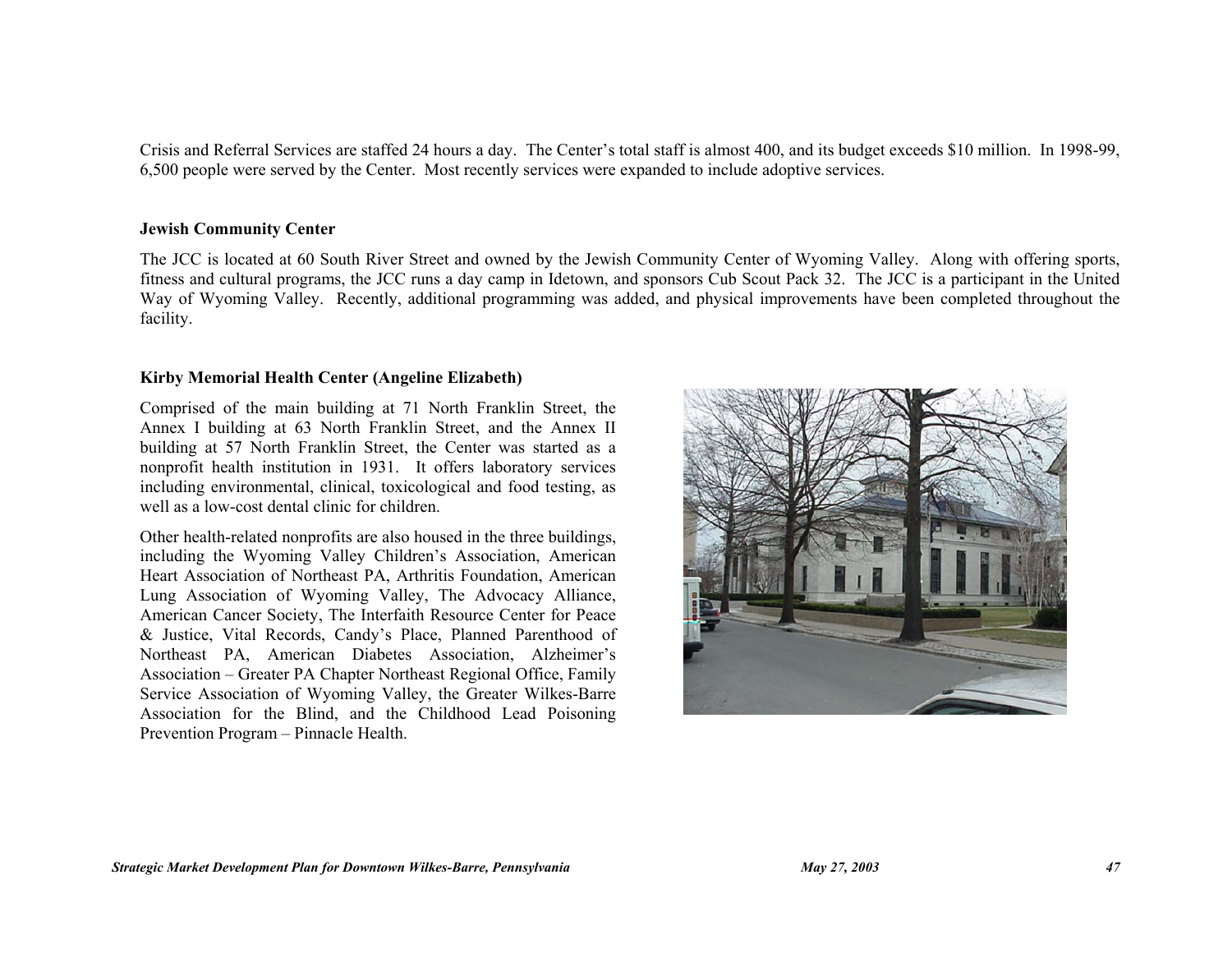#### **Wilkes-Barre Family YMCA**

Located at 40 West Northampton Street, the YMCA is a member agency of the United Way of Wyoming Valley. It provides recreational and other community services, including special programs for the disadvantaged, disabled, and area youth. The YMCA offers an afterschool tutoring program, and runs additional programs at Camp Kresge and in Frances Slocum State Park.

The YMCA recently completed a major capital improvement program. The membership has been concerned with the lack and convenience of adjacent parking and the ability of a pick-up/drop off.



### **Religious**

Downtown Wilkes-Barre is home to many faiths as listed in this section. Several have undertaken recent capital improvements such as the St. Nickolas/St Mary's Elementary School on South Washington Street. Other are expanding in Downtown such as Yeshiva Bais Yaakov, an Orthodox Jewish residential school, which recently acquired the property at 148-150 South Franklin Street for its school and residential purposes.

### **Saint Stephen's Episcopal Church**

Located at 35 South Franklin Street, the Victorian Romanesque–style Church is the Pro-Cathedral of the Diocese of Bethlehem. The Church doors open daily, and there is a Parish house used by the community. The nave's seating capacity is 800. The Church has an outreach program, operates an Interfaith Clinic in conjunction with Mercy Hospital, and has three clothes closets for women, children and men in need. Seven self-help groups use St. Stephen's for meetings, including Alcoholics Anonymous, Narcotics Anonymous, Alanon, and Alateen. *Music from St. Stephen's* is broadcast on WVIA 89.9 FM, National Public Radio, every Sunday afternoon.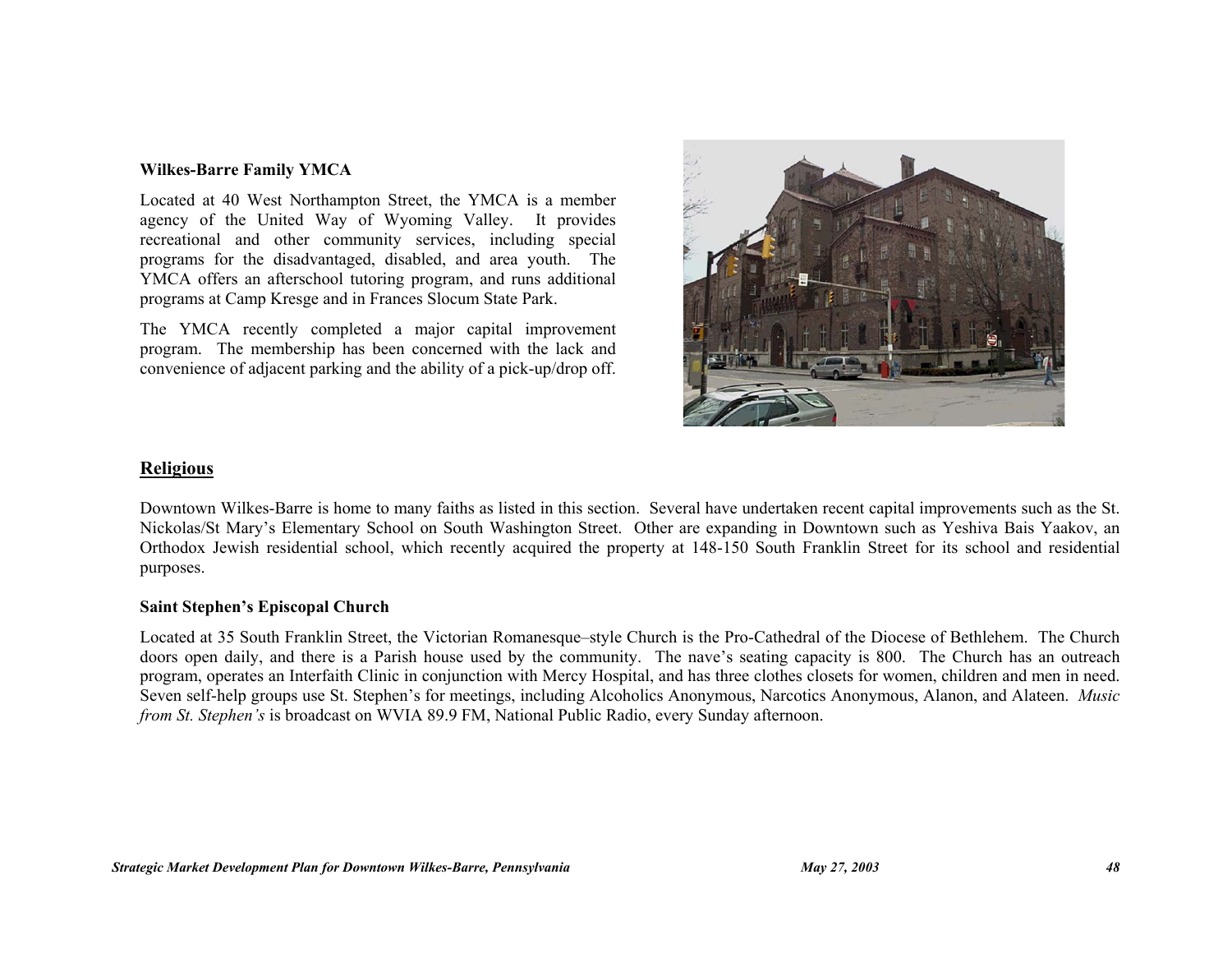#### **St. Mary's Church of the Immaculate Conception**

The cornerstone of this 134 South Washington Street, Roman Baroque edifice was laid in September of 1870. The parish includes 1,031 families, with 2,230 total members. The Church is a member of many ecumenical, interfaith and community groups including the Wyoming Valley Council of Churches, Downtown Ministerium, Interfaith Council of Wyoming Valley, Interfaith Resource Center for Justice and Peace, Martin Luther King Committee, United Way of Wyoming Valley, Children's Service Center of Wyoming Valley, Catholic Youth Center, Catholic Social Services, St. Vincent DePaul Kitchen and V.I.S.I.O.N. Shelter for the Homeless.



### **Temple Israel**

Incorporated in 1922, the Byzantine-style building has three copper domes and is currently having its exterior restored. It is located at 236 South River Street.

#### **Congregation Ohav Zedek**

Located at 242 South Franklin Street, this major Orthodox synagogue serves a Jewish community of 3,000 with daily services and a full complement of classes.

Other religious institutions located Downtown include:

First Baptist Church, 48 S. River St. First Presbyterian Church, 97 S. Franklin St. First United Methodist Church, 47 S. Franklin St. Good Shepherd Lutheran Church, 190 S. Main St. Greek Orthodox Church, 32 E. Ross St. Jehovah's Witnesses Kingdom Hall, 72 W. North St. King's College Chapel, N. Franklin St. Memorial Presbyterian Church, 29 W. North St. Salvation Army Citadel, 17 S. Pennsylvania Ave. St. Nicholas Roman Catholic Church, 226 S. Washington St.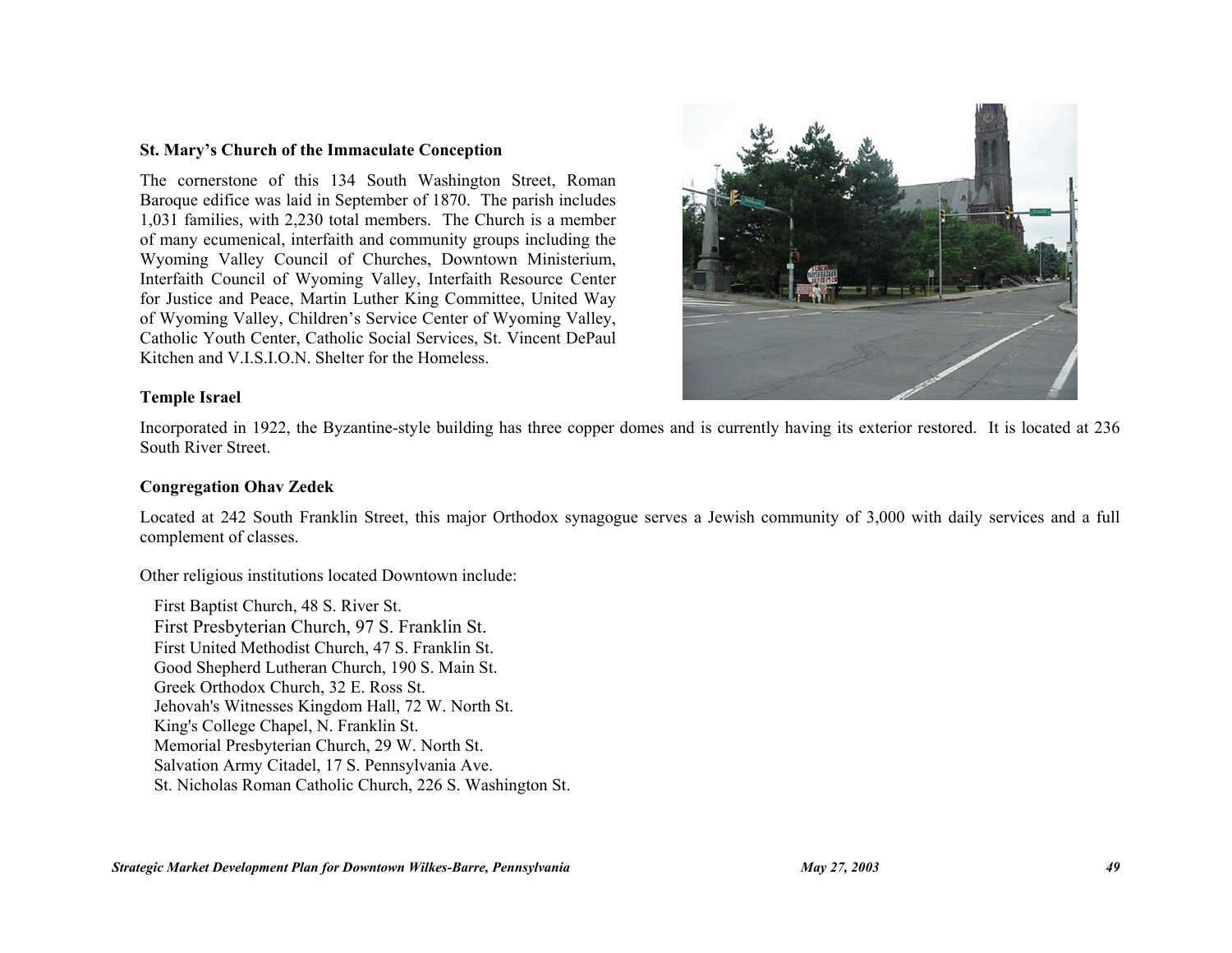## **B. Public Facilities**

The City of Wilkes-Barre houses most of its administrative functions in facilities located within Downtown. Downtown Wilkes-Barre is also the County seat, with most of the County's administration and court functions located Downtown.

### **City of Wilkes-Barre Complex**

The City of Wilkes-Barre Complex, located at 40 East Market Street. The complex includes City Hall and an adjacent Public Safety Building housing the Police Department. Parking is provided on-site and at the adjacent parking garage located across the street.

City Hall, shown in the picture to the right, is in need of capital improvements and shows from lack of maintenance.



### **Kirby Park**

Owned by the City of Wilkes-Barre, this 52-acre park adjacent to the Susquehanna River on East Market Street includes 2.6 acres of water. The park is administered by the Department of Parks and Recreation. Park facilities include a 0.3-mile track, 4 softball fields, 10 tennis courts, 2 multipurpose court areas, 2 tot lots, 2 picnic pavilions, 18 picnic tables, 10 barbecue pits/grills, a 1.0-mile fitness trail and an outdoor amphitheater seating 25,000. Amenities include 6 restrooms, 5 drinking fountains, a food vendor, 186 parking spaces, 1 maintenance building and 0.2 miles of road.